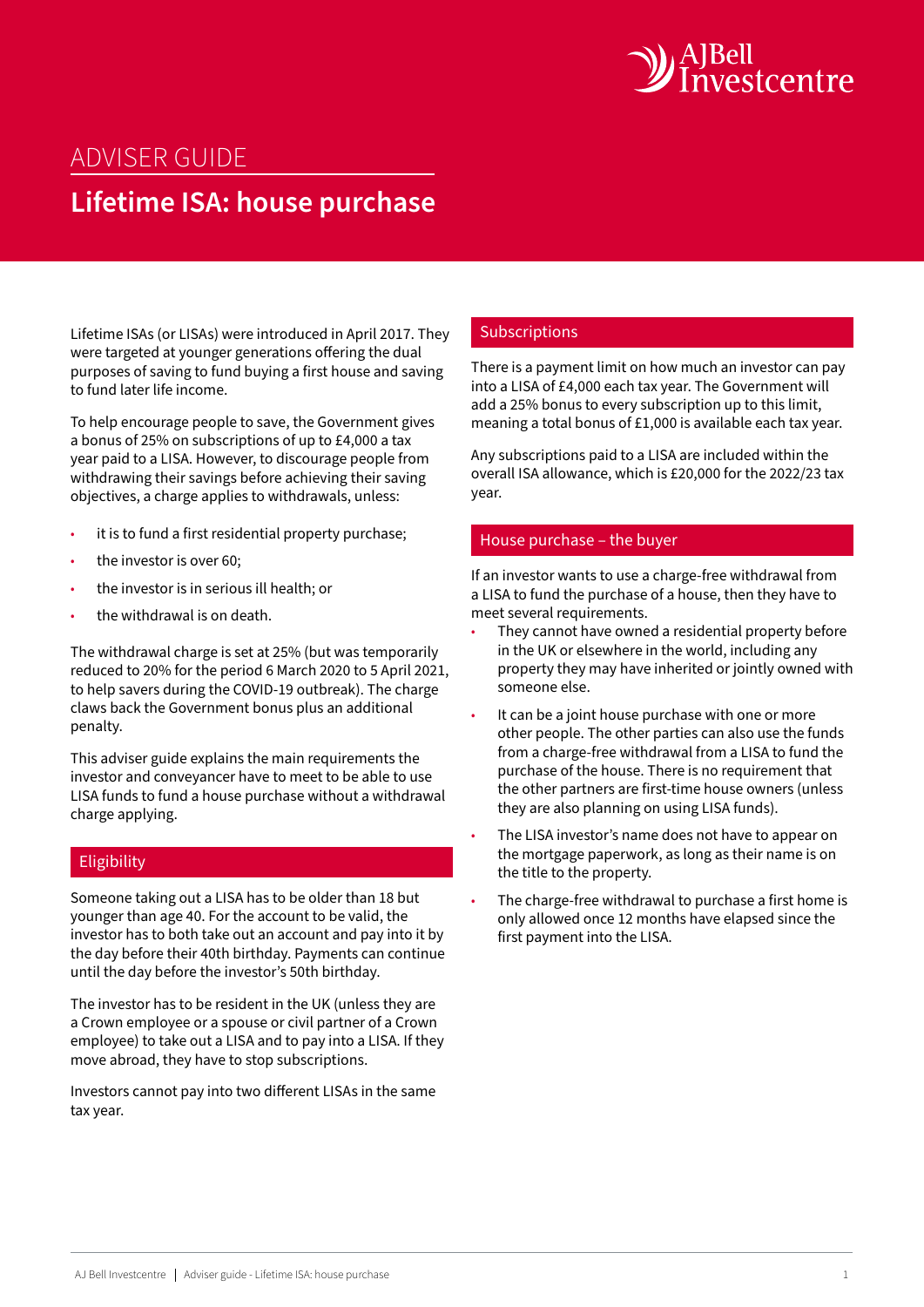#### House purchase – the property

The requirements that must be met for the property include those listed below.

- The property has to be in the UK; investors cannot use charge-free withdrawals from LISAs to help buy overseas property.
- The property purchase price has to be £450,000 or less. This limit applies to all of the UK; there is no differential for property in the London area.
- The property has to be a residential home and it has to be the only or main place where the investor will live. It is possible to use a charge-free withdrawal from a LISA to fund the purchase of a property that will be also be used as an occupational space – for example, where the individual works from home – as long as this is where the person is living and it is suitable for that purpose.
- The property cannot be a buy-to-let. When a LISA investor is not a UK resident but is a UK Crown employee serving overseas, or their spouse or civil partner is a UK Crown employee also serving overseas, they can temporarily let their property until they return to the UK and can occupy the property. It must still always be the intention of the investor to occupy the property as their main residence.
- The rules allow the charge-free withdrawal to be used to buy land for a self-build property.
- The property has to include a legal interest in land so the LISA charge-free withdrawal could not fund the purchase of a houseboat.
- The property must be bought with loan taken as charge over the property, such as a mortgage. This cannot be a buy-to-let mortgage.

#### House purchase – the process

An overview of the process of funding a house purchase using a charge-free withdrawal from a LISA is shown below.



#### Withdrawals

The amount that can be withdrawn charge free has to be the amount specified under the sale and purchase agreement. It must be less than the purchase price of the property.

The house purchase has to complete within 90 days of the withdrawal. The conveyancer can hold onto the funds for that period. If the property purchase is continuing but isn't expected to complete within 90 days of withdrawing funds from the LISA, the conveyancer can request a 60 day extension, followed by a further 30-day extension if needed. LISA managers must report these extensions to HMRC.

The investor can make two or more charge-free withdrawals for the same property within this period. In practice, this may arise where an outstanding bonus has yet to be claimed from and paid by HMRC but the investor wants the majority of the funds paid to the conveyancer as soon as possible. A second charge-free withdrawal can then be made when the bonus has been credited to the account, if the property has not yet been bought at that point. A new investor declaration and conveyancer declaration must be provided for each withdrawal.

The investor does not have to withdraw the whole of the LISA funds – partial withdrawals are allowed. Likewise, the LISA does not have to close on withdrawal: it can remain open, even with a nil balance. The investor can then decide to restart making payments to it later.

#### Payment to the conveyancer

The funds withdrawn from the LISA have to be paid to the conveyancer directly – they cannot be paid to the investor. The LISA manager has 30 days to make the payment after receipt of valid declarations.

#### **Declarations**

Both the investor and the conveyancer have to sign a declaration giving details of themselves, the LISA and the property. Model declarations are available from the HMRC website.

In practice, it's not up to the LISA manager to decide whether the individual or the property is valid. It is up to the investor and the conveyancer to ensure they are complying with the requirements for a charge-free withdrawal, and then to make a declaration to this effect when requesting the withdrawal. The LISA manager isn't required to take any additional steps to verify that the information provided in the declarations is correct and should only prevent a charge-free withdrawal where they have reason to believe that the information given is untrue or incorrect.